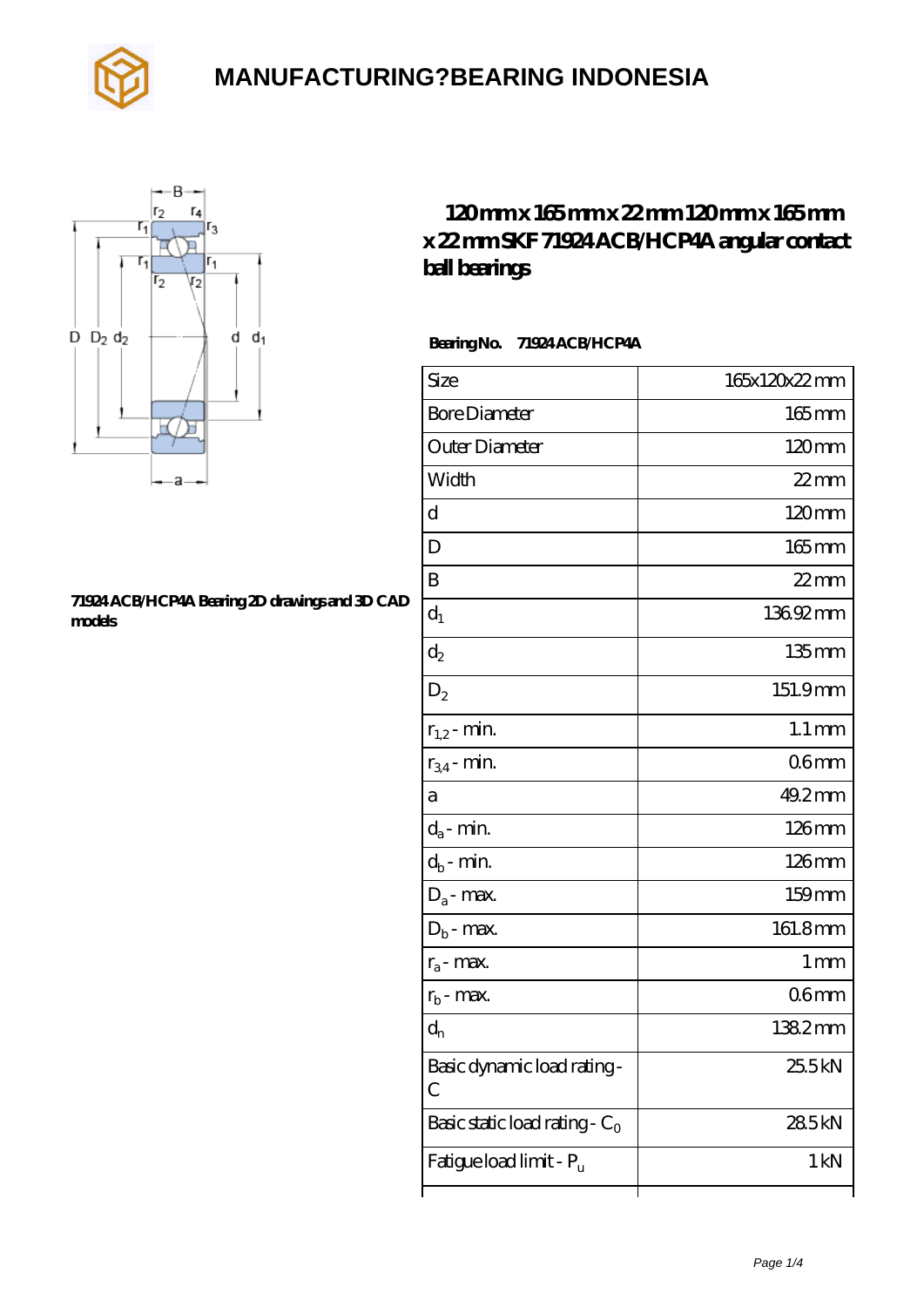

| Limiting speed for grease<br>lubrication | 11000r/min   |
|------------------------------------------|--------------|
| Limiting speed for oil<br>lubrication    | 17000mm/min  |
| Ball - $D_w$                             | 8731 mm      |
| Ball - z                                 | 41           |
| $G_{ref}$                                | 1401 cm3     |
| Calculation factor - e                   | 068          |
| Calculation factor - $Y_2$               | 087          |
| Calculation factor - $Y_0$               | 038          |
| Calculation factor - $X_2$               | Q41          |
| Calculation factor - $Y_1$               | 092          |
| Calculation factor - $Y_2$               | 1.41         |
| Calculation factor - $Y_0$               | 0.76         |
| Calculation factor - $X_2$               | 067          |
| Preload class $A - G_A$                  | 155N         |
| Preload class $B - G_B$                  | 310N         |
| Preload class C - $G_C$                  | 930N         |
| Calculation factor - f                   | 1.13         |
| Calculation factor - $f_1$               | 099          |
| Calculation factor - $f_{2A}$            | 1            |
| Calculation factor - $f_{\rm 2B}$        | 1.02         |
| Calculation factor - $f_{\chi}$          | 1.08         |
| Calculation factor - $f_{HC}$            | 1.01         |
| Preload class A                          | 210N/micron  |
| Preload class B                          | 271 N/micron |
| Preload class C                          | 411 N/micron |
| $d_1$                                    | 136.92mm     |
| $d_2$                                    | 135mm        |
| $D_2$                                    | 151.9mm      |
|                                          |              |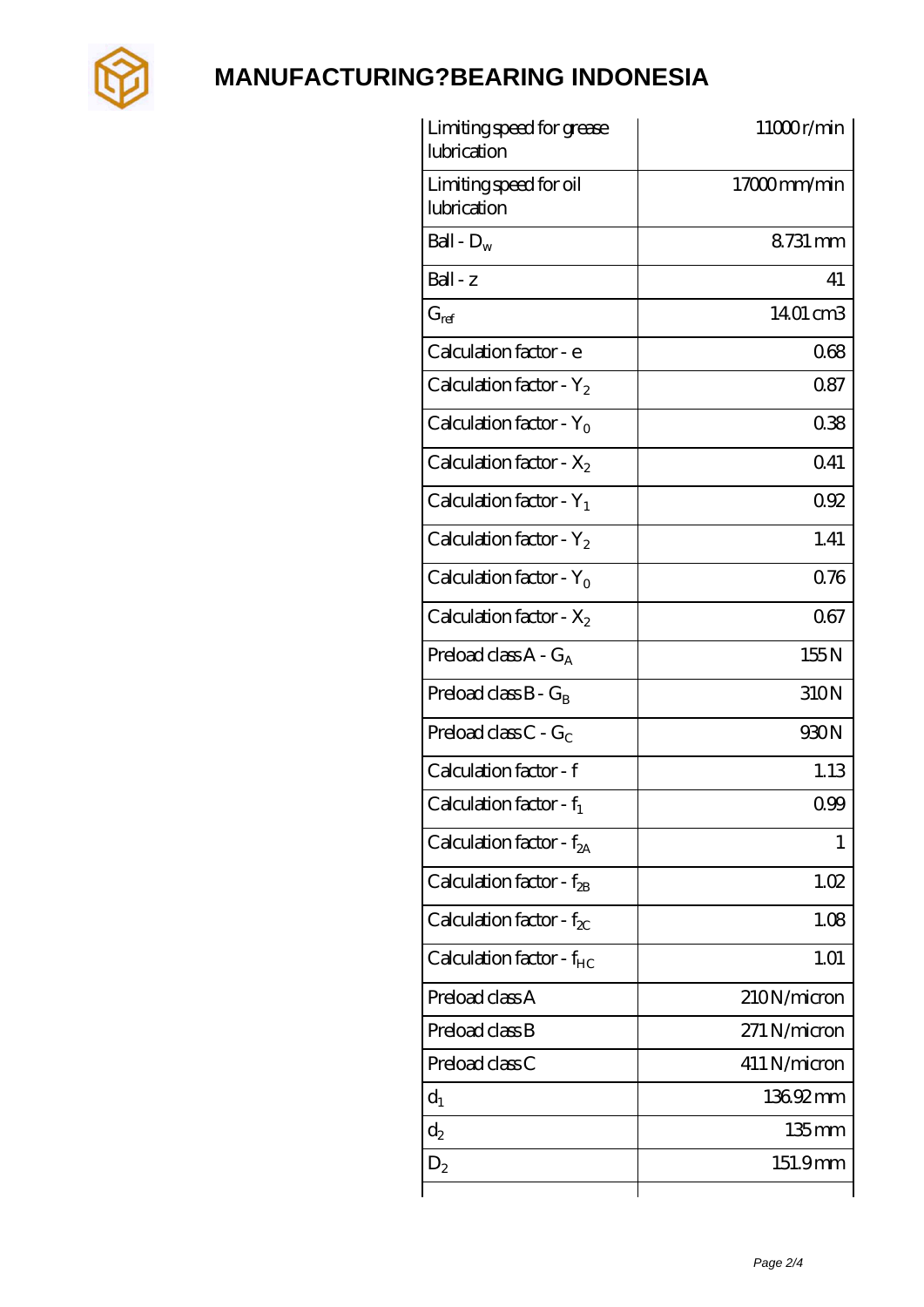

| $r_{1,2}$ min.                              | $1.1 \,\mathrm{mm}$    |
|---------------------------------------------|------------------------|
| $r_{34}$ min.                               | 06 <sub>mm</sub>       |
| $d_a$ min.                                  | $126$ mm               |
| $d_h$ min.                                  | $126$ mm               |
| $D_a$ max.                                  | $159$ mm               |
| $Db$ max.                                   | 161.8mm                |
| $r_a$ max.                                  | $1 \,\mathrm{mm}$      |
| $r_{\rm b}$ max.                            | 06 <sub>mm</sub>       |
| $d_{n}$                                     | 1382mm                 |
| Basic dynamic load rating C                 | 338kN                  |
| Basic static load rating $C_0$              | 45 <sub>kN</sub>       |
| Fatigue load limit Pu                       | 1.02kN                 |
| Attainable speed for grease<br>lubrication  | 11000r/min             |
| Attainable speed for oil-air<br>lubrication | 17000r/min             |
| Ball diameter $D_w$                         | 8731 mm                |
| Number of balls z                           | 41                     |
| Reference grease quantity<br>$G_{ref}$      | $1401 \text{ cm}^3$    |
| Preload class A $G_A$                       | 155N                   |
| Static axial stiffness, preload<br>classA   | $210N/\mu$ m           |
| Preload class $BG_R$                        | 310N                   |
| Static axial stiffness, preload<br>classB   | $271\,\mathrm{N}\mu$ m |
| Preload class C $G_C$                       | 930N                   |
| Static axial stiffness, preload<br>classC   | $411N/\mu$ m           |
| Calculation factor f                        | 1.13                   |
| Calculation factor $f_1$                    | 099                    |
| Calculation factor $f_{2A}$                 | 1                      |
| Calculation factor $f_{\mathcal{B}}$        | 1.02                   |
| Calculation factor $f_{\chi}$               | 1.08                   |
|                                             |                        |